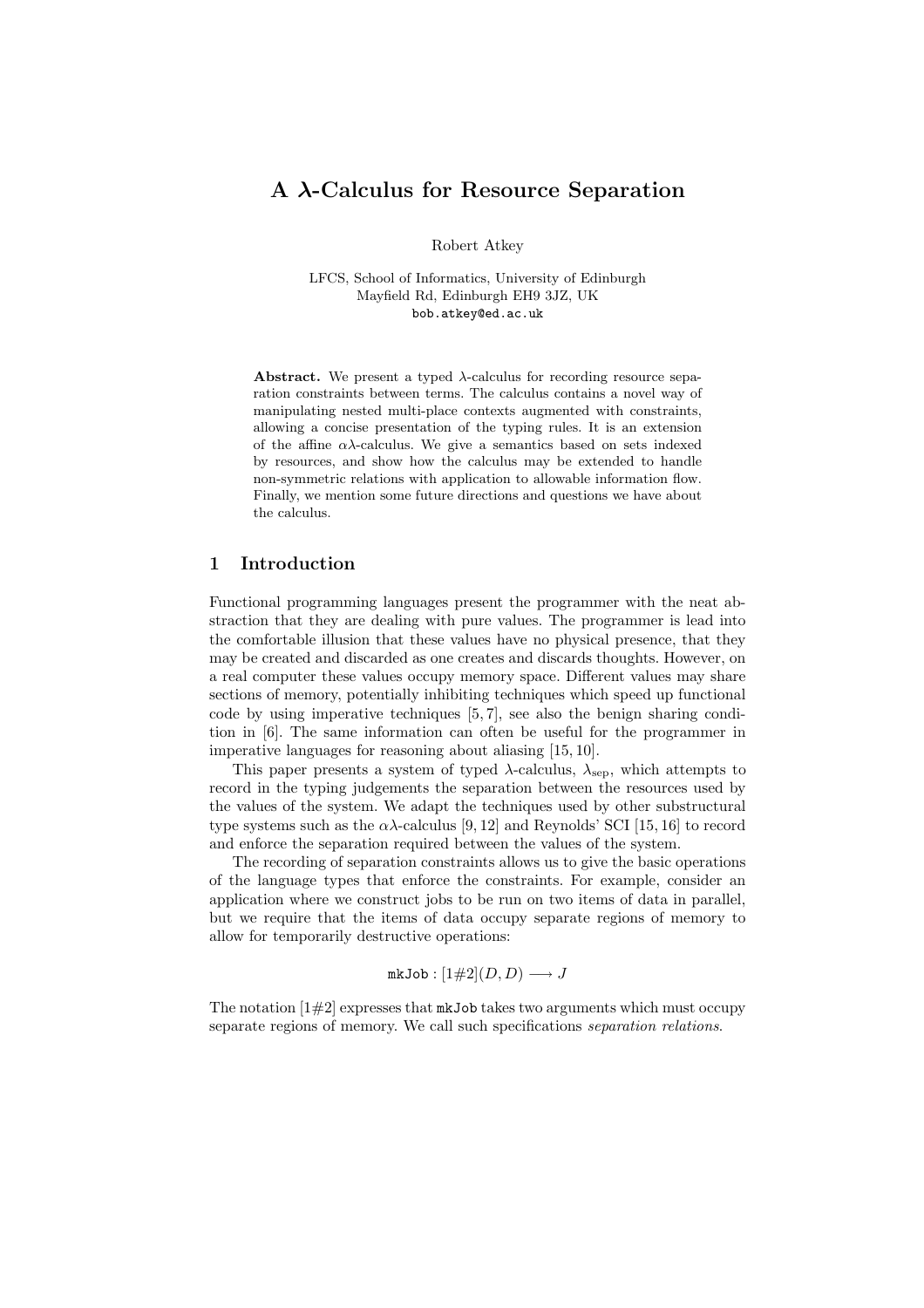To incorporate separation relations in the typing judgements we adopt a strategy, inspired by that of the  $\alpha\lambda$ -calculus, of introducing new ways of forming contexts. We no longer think of the context as a list or set of type assignments. Rather, we now regard the context as an undirected graph of type assignments, with edges recording the required separation between members. To allow the piecemeal construction of larger contexts, we also consider sub-contexts that have a uniform relationship to the rest of the context. The allowable manipulations on contexts, the structural rules, correspond to separation constraint preserving manipulations. The context also represents the union of all the resources occupied by the term.

The  $\alpha\lambda$ -calculus uses two different context formers, represented by the comma and semicolon. Both are binary constructors used to construct contexts from nested "bunches" of type assignments. The two constructors obey different structural rules; the comma disallowing everything except reordering, and the semicolon allowing the full range of intuitionistic structural rules. The two constructors may then given different semantics; a common one is that the comma combines two contexts which use separate resources, the semicolon combines two contexts which may use overlapping resources. In this way, the system can express relationships between objects. The system presented here,  $\lambda_{\rm sen}$ , generalises this situation to  $n$  places with attached binary relations expressing separation constraints between members. An example typing judgement is:

$$
[1\#2, 1\#3](a: D, b: D, c: D) \vdash (\mathtt{mkJob}(a, b), \mathtt{mkJob}(a, c)) : (J, J) \tag{1}
$$

The separation between  $a$  and  $b$  and  $a$  and  $c$  recorded in the context is induced by the separation required by mkJob. This separation configuration can be expressed in the  $\alpha\lambda$ -calculus as  $(a : D, (b : D; c : D)).$ 

Our extension to n-place separation relations on contexts, rather than binary bunches of contexts, is justified by looking at the possible graphs of separation between members expressible by both schemes. Obviously, any bunched context may be translated into an n-place context by writing out all the induced separations in full. Conversely, however, binary context formers only allow the expression of the series-parallel graphs; graphs that are constructed recursively from the one point graph by two operations of either complete non-separation, or complete separation. The following fact [2, 18] shows that this does not cover all graphs:

Fact 1 (SP-graph Characterisation) A graph is series-parallel iff its restriction to any four vertices is not equal to  $({a, b, c, d}, {(a, b), (b, c), (c, d)}).$ 

To see an example of how this separation relation may occur, consider the context required for typing the construction of 3 jobs in sequence over 4 items of data:

 $[1\#2, 2\#3, 3\#4](a : D, b : D, c : D, d : D)$   $\vdash$  (mkJob $(a, b)$ , mkJob $(b, c)$ , mkJob $(c, d)$ )

Another example of this configuration is shown in section 4.

As mentioned above, the structural rules of the calculus correspond to separation preserving manipulations of the context. To allow concise presentation of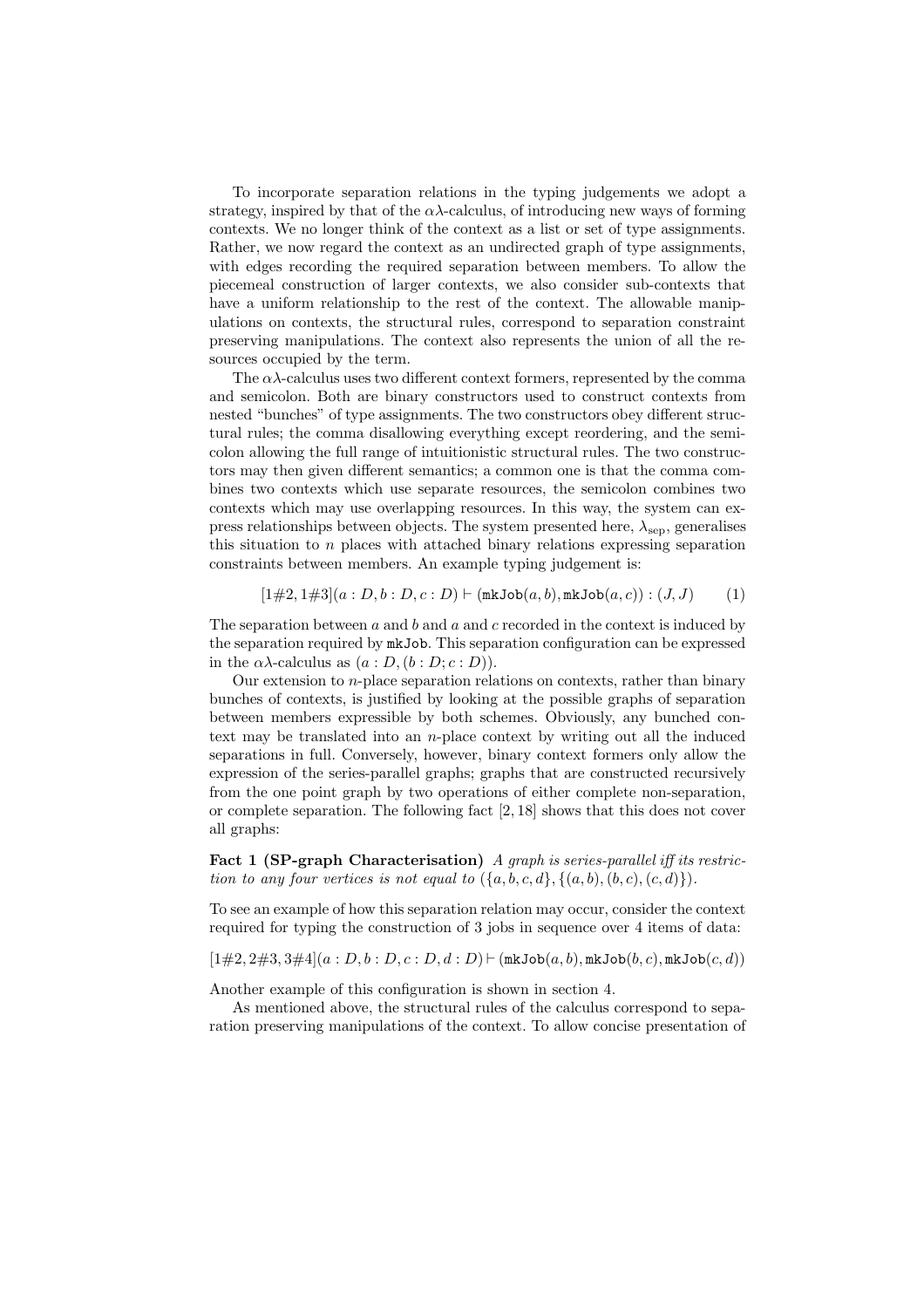complex separation relations we permit nested contexts. For example, judgement (1) may also be written as:

$$
[1\#2](a: D, [(b: D, c: D)) \vdash (\mathtt{mkJob}(a, b), \mathtt{mkJob}(a, c)) : (J, J)
$$
 (2)

Since a was required to be separate from both b and c, we may group b and c into a nested context with uniform separation from  $a$ . The equivalence of these two contexts is justified by considering that an object is separate from a group of objects if and only if it is separate from them all individually. This operation is encoded in the type system by the formalisation of substitution of separation relations into separation relations.

To preserve the correctness of separation relations when variables are used multiple times in a term we restrict the use of the rule of contraction. We only allow contraction between two variables when they are not required to be separate. Hence, given judgement (2) we may infer:

$$
[1\#2](a:D,b:D) \vdash (\mathtt{mkJob}(a,b),\mathtt{mkJob}(a,b)) : (J,J)
$$
 (3)

This step is justified by thinking of contraction as semantically inducing the duplication of references to resources. Obviously two references to the same resource cannot be considered separate, so the typing judgement may not rely on them being so.

## 2 The Type System

Separation Relations. We first introduce separation relations; these represent the relationships of relative separation between objects.

**Definition 1.** A separation relation of size n is a binary, irreflexive, symmetric relation on the set  $\{0, \ldots, n-1\}$ .

We write  $|S|$  for the size of a separation relation. Define the relation  $S \subseteq S'$ between two separation relations to hold if and only if  $|S| = |S'|$  and, for all x and y,  $xSy$  implies  $xSy$ . We write specific relationship specifiers as lists of related pairs  $[r_1, \ldots, r_k]_n$ , where each  $r_i$  is of the form  $x \# y$ , denoting the related pairs of the relation, and  $n$  is the size.

Definition 2 (Relation Substitution). For separation relations S and S', with sizes n and n' respectively, define the operation of substitution  $S\{S'/i\}$ , where  $0 \leq i \leq n$ , as:

$$
(x, y) \in \mathcal{S}\{\mathcal{S}'/i\} \text{ iff } \begin{cases} (x - i, y - i) \in \mathcal{S}' & \text{if norm}^i_{n'}(x) = \text{norm}^i_{n'}(y) = i \\ (\text{norm}^i_{n'}(x), \text{norm}^i_{n'}(y)) \in \mathcal{S} \text{ otherwise} \end{cases}
$$

where:

$$
\operatorname{norm}_{n'}^{i}(x) = \begin{cases} x & \text{if } x < i \\ i & \text{if } i \leq x < i+n' \\ x - n' + 1 & \text{if } x \geq i+n' \end{cases}
$$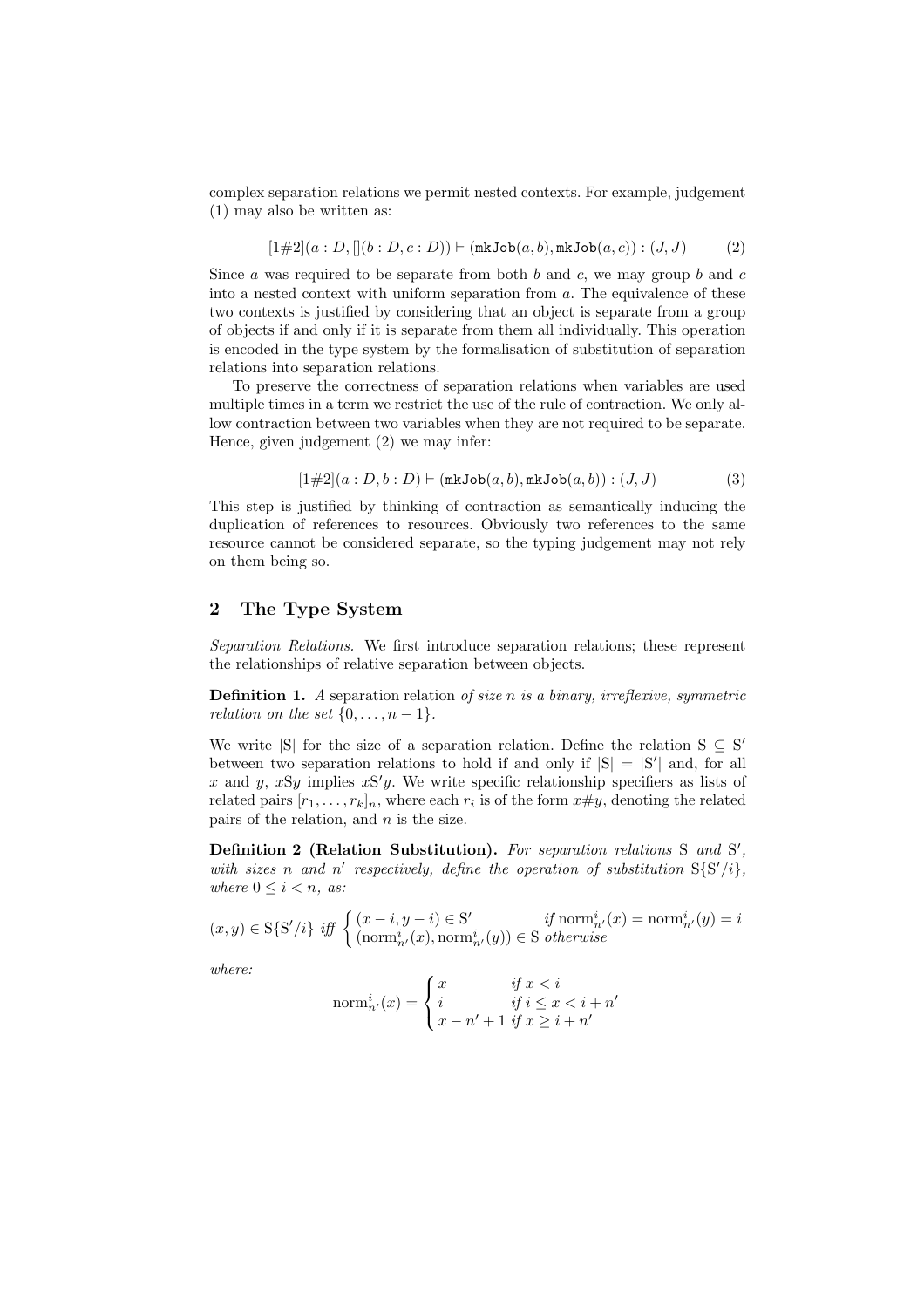

Fig. 1. Substitution of Separation Relations

Substitution of relations may be visualised as in figure 1. For a pair of positions x and y in  $S\{S'/i\}$ , either both x and y are in the range of S', or at least one of them is in the range of  $S$ . In the first case we use the relation  $S'$ ; otherwise, we map the positions back to  $S$  (up the diagram) and use  $S$  to judge whether  $x$ and y are related. The function norm<sup>i</sup><sub>n</sub> does the mapping back to S. Note that if a member of  $S$  is related to any member of  $S'$  then it is related to all of them.

Lemma 1. The following properties hold of substitution:

1.  $S\{S'/i\}$  is a separation relation; 2.  $S\{\|1/i\} = S;$ 3.  $S\{S_1/i\}\{S_2/j + n_1 - 1\} = S\{S_2/j\}\{S_1/i\}$ , where  $i < j$  and  $|S_1| = n_1$ ; 4.  $S\{S_1\{S_2/j\}/i\} = S\{S_1/i\}\{S_2/i+j\}.$ 

Properties 3 and 4 ensure that if we perform two non-interfering substitutions in two different orders then we always finish in the same state. This is useful for reasoning about the allowable manipulations of contexts, since a nested context may always be substituted out to a single flat context. The 0-place separation relation  $\int_0$  acts as a unit under substitution, since substituting  $\int_0$  into a position i effectively causes that position to be removed.

Types and Contexts. The types of the calculus are generated by the following grammar, given a set of primitive types  $\mathcal{T}$ :

 $A, B$  ::=  $X \in \mathcal{T} \mid A_1, \ldots, A_n \stackrel{S}{\longrightarrow} B \mid S(A_1, \ldots, A_n)$ 

where S is a separation relation of size  $n + 1$  for function types and size n for tuple types. The extra place in the function types represents the resources used by the body of the function. The types then generate the contexts, using the nested structure described in the introduction:

$$
\Gamma, \Delta \quad ::= \quad x:A \quad | \quad \mathcal{S}(\Gamma_1,\ldots,\Gamma_n)
$$

where S is a separation relation of size  $n$ , A is a type and no variable x appears more than once in a context. We identify the context  $x : A$  with the one-place context  $\prod_1(x : A)$ . We define  $\mathsf{v}(\Gamma)$  to be the list of variables in  $\Gamma$  built from a depth-first, left-to-right traversal. The notation  $\Gamma(-)$  represents a context with a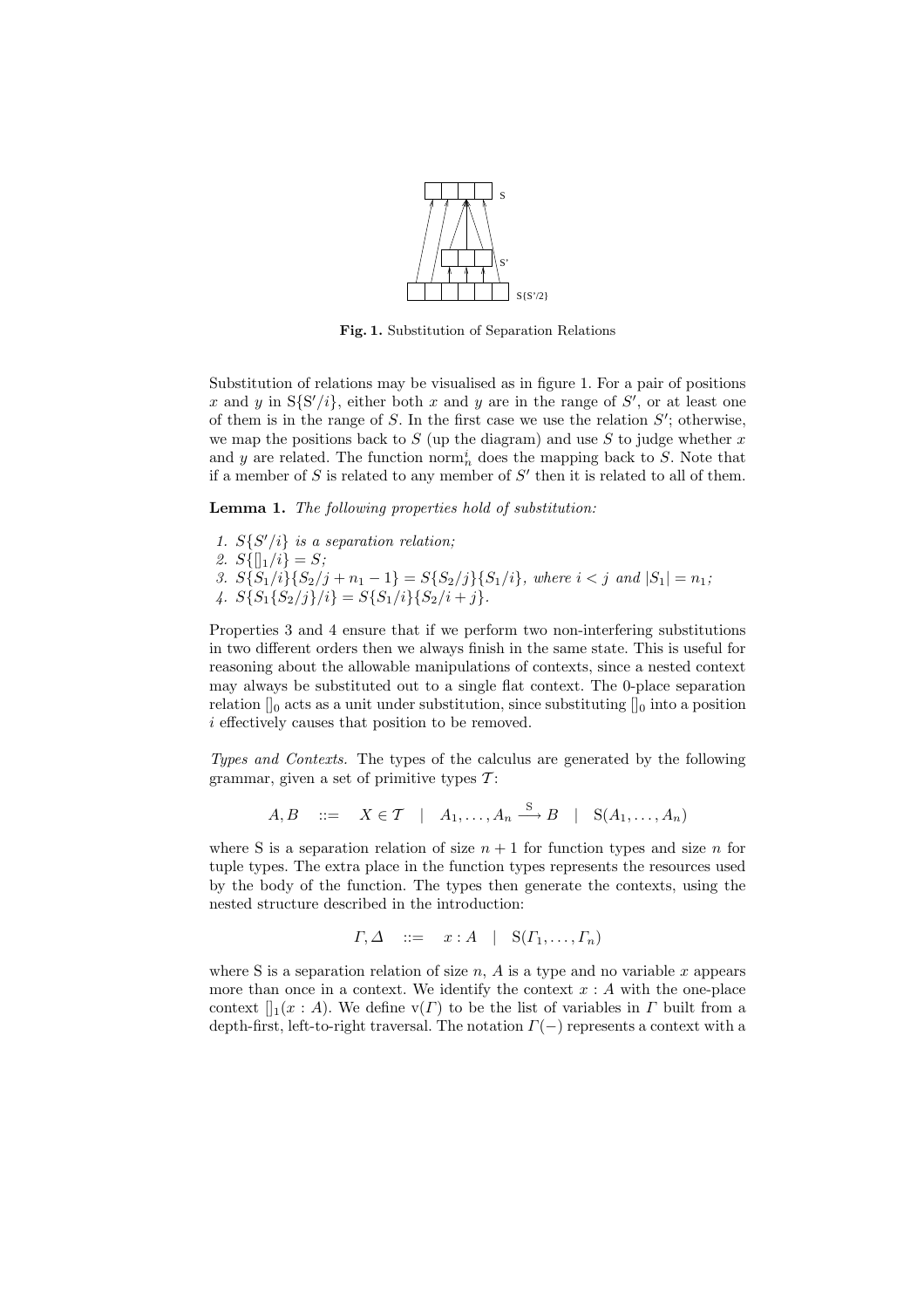$$
\frac{\Gamma(\Delta') \vdash e : A \quad \Delta \stackrel{\phi}{\Rightarrow} \Delta'}{\Gamma(\Delta) \vdash \phi(e) : A} \quad (\text{STRUCT})
$$
\n
$$
\frac{\Gamma_1 \vdash e_1 : A_1 \quad \dots \quad \Gamma_n \vdash e_n : A_n}{\Gamma(\Gamma_1, \dots, \Gamma_n) \vdash S(e_1, \dots, e_n) : S(A_1, \dots, A_n)} \quad (\text{S-I})
$$
\n
$$
\frac{\Gamma \vdash e_1 : S(A_1, \dots, A_n) \quad \Delta(S(x_1 : A_1, \dots, x_n : A_n)) \vdash e_2 : B}{\Delta(\Gamma) \vdash \text{let } S(x_1, \dots, x_n) = e_1 \text{ in } e_2 : B} \quad (\text{S-E})
$$
\n
$$
\frac{\Gamma \vdash \Gamma \cdot \lambda^{S}(x_1 : A_1, \dots, x_n : A_n) \vdash e : B}{\Gamma \vdash \lambda^{S}(x_1, \dots, x_n) \cdot e : A_1, \dots, A_n \stackrel{S}{\longrightarrow} B} \quad (\rightarrow -I)
$$
\n
$$
\frac{\Gamma \vdash f : A_1, \dots, A_n \stackrel{S}{\longrightarrow} B \quad \text{for } 1 \leq i \leq n. \quad \Delta_i \vdash a_i : A_i}{S(\Gamma, \Delta_1, \dots, \Delta_n) \vdash f @s(a_1, \dots, a_n) : B}
$$
\n
$$
\frac{\Gamma \vdash e : A \quad f : A \longrightarrow B \in \mathcal{F}}{\Gamma \vdash f e : B} \quad (\text{PRIM})
$$

Fig. 2. Typing Rules

"hole" at some position in the tree, and  $\Gamma(\Delta)$  is the context with  $\Delta$  substituted for the hole. This will be used for selecting nested sub-contexts for particular attention. We write  $\Gamma \equiv_{\alpha} \Gamma'$  to denote equivalence of contexts up to renaming of variables.

A context  $\Gamma$  determines a separation relation,  $S_{\Gamma}$ , on all the variables it contains, by substituting out all the nested separation relations. It is unique by Lemma 1.

Structural Rules. We give the structural rules of the calculus in a uniform fashion, collected in the typing rule STRUCT in figure 2. This rule is parameterised by labelled transitions  $\Delta \stackrel{\phi}{\Rightarrow} \Delta'$ , where  $\Delta$  and  $\Delta'$  are contexts and  $\phi$  is an operation on terms. The allowable transitions are shown in figure 3.

| Transition                             | Effect on the context                                                                                                                                                       | $\phi(e)$                 |
|----------------------------------------|-----------------------------------------------------------------------------------------------------------------------------------------------------------------------------|---------------------------|
| <b>FLATTEN</b>                         | $S(\overrightarrow{T},S'(\overrightarrow{\Delta}),\overrightarrow{\Gamma'}) \Leftrightarrow S\{S'/i\}(\overrightarrow{T},\overrightarrow{\Delta},\overrightarrow{\Gamma'})$ |                           |
| S-WEAK $(S' \subseteq S)$              | $S(\vec{T}) \Rightarrow S'(\vec{T})$                                                                                                                                        |                           |
| CONTR $(\Gamma \equiv_\alpha \Gamma')$ | $\Gamma \Rightarrow   _2(\Gamma, \Gamma')$                                                                                                                                  | $e[v(\Gamma)/v(\Gamma')]$ |
| WEAK                                   | $\Gamma \Rightarrow   _0()$                                                                                                                                                 |                           |
| PERM                                   | $S(\vec{T}) \Leftrightarrow \sigma S(\sigma \vec{T})$                                                                                                                       |                           |

Fig. 3. Structural Transitions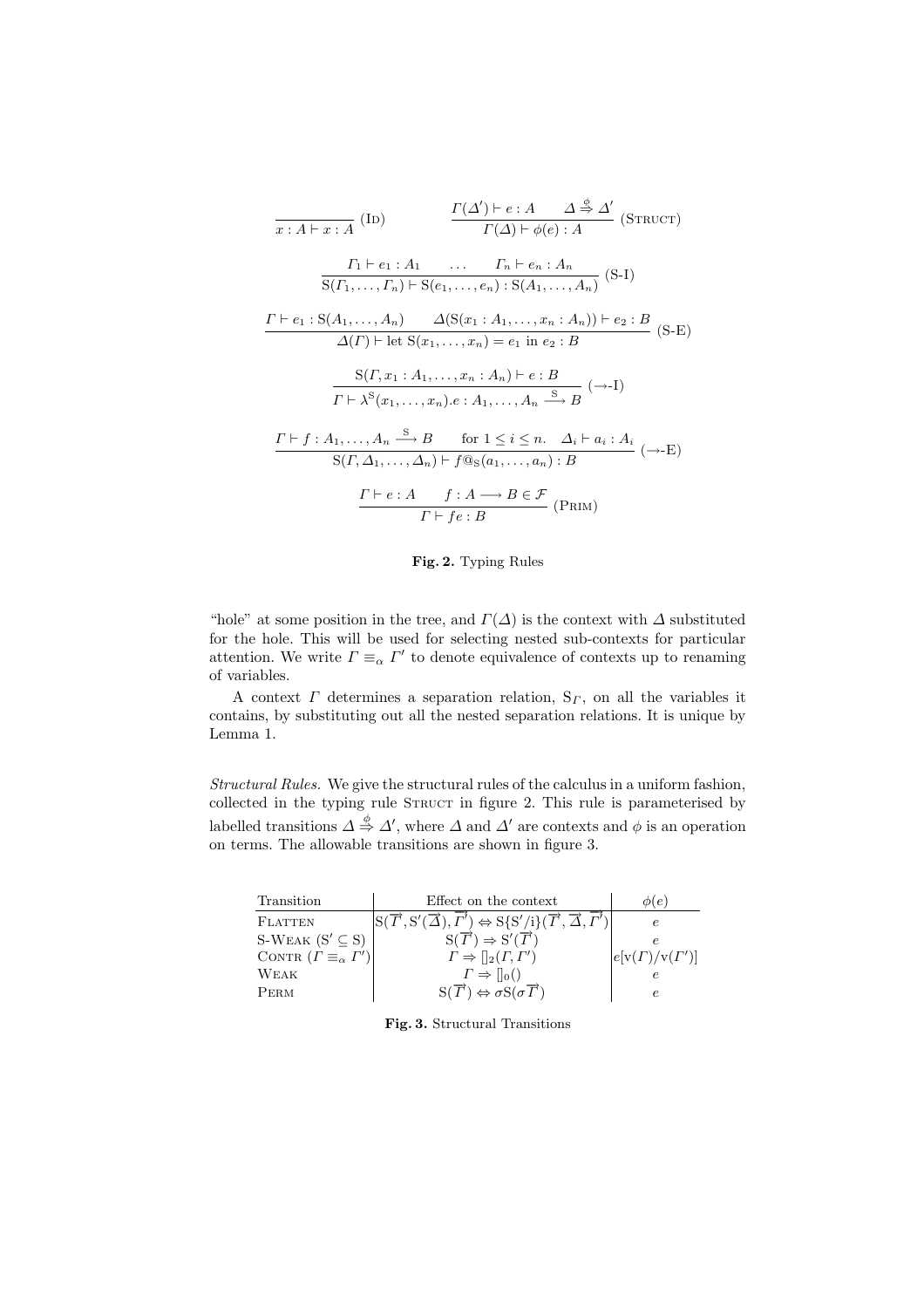We can justify the structural rules by appeal to the properties of separation. The FLATTEN and CONTR transitions were justified in the introduction, here they appear in their general form. The transition S-Weak is justified by observing that (reading the STRUCT rule from bottom to top) if we have a context which promises more separation than we require, then we may forget about the extra separation. Transitions Weak and Perm are justified by the fact that we consider the underlying combination of values to be given by a normal product type.

Using these contexts and structural rules we can simulate the bunches of the  $\alpha\lambda$ -calculus. If we replace the context former "," with  $[1\#2](-,-)$  and ";" with  $[|(-,-)$  we can rewrite an  $\alpha\lambda$  context into a  $\lambda_{\rm sep}$  context. The associativity of the two context formers is then a two-way derived rule formed from two applications of STRUCT with FLATTEN and its inverse  $(S = []_2$  or  $[1\#2]$ :

$$
\frac{\Gamma(S(\Delta_1, S(\Delta_2, \Delta_3))) \vdash e : A}{\Gamma(S(S(\Delta_1, \Delta_2), \Delta_3)) \vdash e : A}
$$

Since we have S-WEAK and WEAK we are simulating the affine  $\alpha\lambda$ -calculus. Another useful derived rule is a generalised form of contraction:

$$
\frac{\Gamma(x:A)(y:A)\vdash e:B \qquad \neg(xS_{\Gamma}y) \qquad \forall z.xS_{\Gamma}z \Leftrightarrow yS_{\Gamma}z}{\Gamma(x:A)(\vdash e[x/y]:B)}
$$

This is derived by completely flattening out the context  $\Gamma(x : A)(y : A)$  and then grouping the pair  $x, y$ . This is possible since they have exactly the same relationship to all other members of the context. Then, since  $x$  and  $y$  are not required to be separate then we may apply CONTR. Another sequence of FLATTEN applications reconstructs the original context's structure.

Connective Rules. The typing rules for tuple and function types are also shown in figure 2. By reading the contexts as representing the resources used by the term we obtain an informal justification of the typing rules. The rule S-I uses the same relationship between the contexts on the left as for the terms on the right; therefore, if the free variables of the terms obey the required separation then so will the corresponding terms. The elimination rule for tuples, S-E, exploits the structure of the contexts. The position of the hole in  $\Delta(-)$  indicates the relationships that the resources used by the variables  $x_i$  must have with the rest of  $\Delta$ ; by substituting  $\Gamma$  directly into this hole we are maintaining the same relationships.

The rules  $\rightarrow$ -I and  $\rightarrow$ -E can be understood similarly; in the introduction rule we have the nested sub-context  $\Gamma$  representing the resources used by the function body, treated as a single block. The required separation between the function's arguments and the function itself are recorded in S, which becomes part of the function's type. The relations are then reconstituted in the elimination rule. Using these function types we may simulate the function types of the  $\alpha\lambda$ -calculus:  $A \to B$  becomes  $A \stackrel{\Box}{\longrightarrow} B$  and  $A \to B$  becomes  $A \stackrel{[1\#2]}{\longrightarrow} B$ .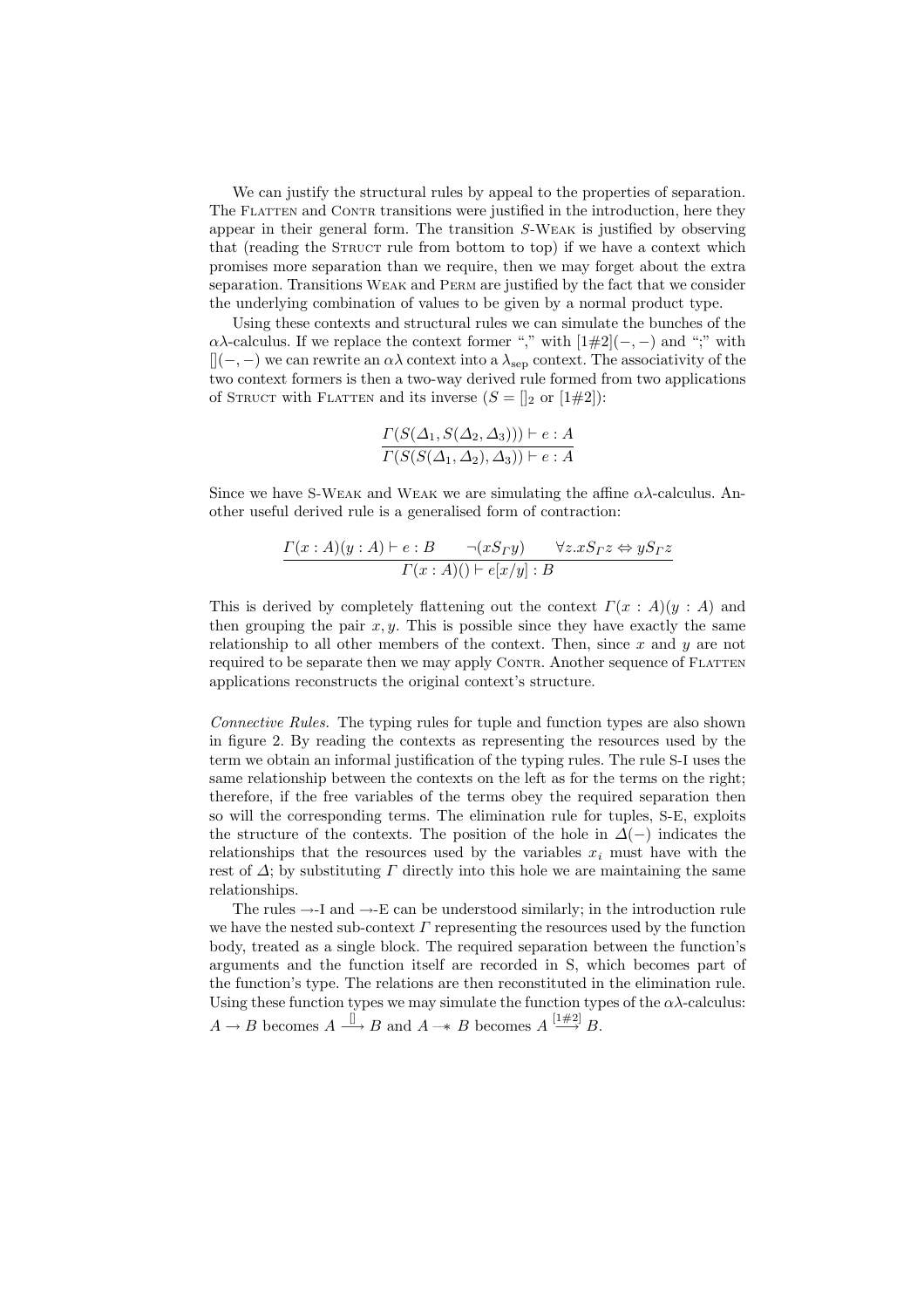The PRIM rule incorporates a set of primitive operations  $\mathcal F$  of the form f:  $A \rightarrow B$  where A, B are types. We assume that primitive operations consume no resources themselves.

We have the usual admissible substitution rule for the calculus. We consider  $n$ -ary substitution both in order to have a strong enough induction hypothesis to handle the CONTR structural rule and because it is needed for the well-definedness of the equational theory.

Lemma 2 (Substitution). The following rule is admissible:

 $\Gamma(x_1 : A_1) \dots (x_n : A_n) \vdash e : B \qquad \Delta_1 \vdash e_1 : A_1 \qquad \dots \qquad \Delta_n \vdash e_n : A_n$  $\Gamma(\Delta_1)\dots(\Delta_n) \vdash e[e_1/x_1,\dots,e_n/x_n] : B$ 

**Definition 3 (Equational Theory).** Given a set of axioms of the form  $\Gamma \vdash$  $e_1 = e_2 : A$  such that  $\Gamma \vdash e_i : A_i \in \{1,2\}$ , define the judgement of equation-incontext  $(\Gamma \vdash e_1 = e_2 : A)$  to be given by the axioms, plus: extensions of the usual βη rules for linear tuple and function types; commuting conversions for tuple elimination; uniqueness for terms of type  $[|0]($ ; surjective pairing for  $[|2(-,-)]$ types; and congruence, symmetry and transitivity rules.

**Proposition 1.** If  $\Gamma \vdash e_1 = e_2 : A$  is derivable in the equational theory then  $\Gamma \vdash e_i : A, i \in \{1, 2\}.$ 

The proof of this proposition is mostly straightforward, given the substitution lemma, apart from the commuting conversion rules which, due to the syntax free structural rules, are treated using a variant of the structural extensions of [10].

#### 3 Semantics

This section describes the semantics of the calculus. We first briefly mention the categorical semantics of the system. This fixes the structure we require and provides generic coherence and soundness results for models. The main body of the section covers a resource-indexed sets semantics which shows how the calculus models resources and their separation.

Categorical Semantics. We give the syntax a categorical semantics by requiring a category C with endofunctors  $\underline{S}: C^{|S|} \to C$  for each separation relation S. These model the product types and contexts of the syntax. The structural rules are natural transformations between these functors, subject to several commuting conditions, corresponding to the (term syntax invisible) reordering of structural rules. Function types are modelled as functors,  $[A_1, \ldots, A_n \stackrel{S}{\longrightarrow} -]: \mathcal{C} \to \mathcal{C}$ , right adjoint to the  $S$  functors. The semantics extends a map  $\mathcal I$  of primitive types and operators to objects and arrows in C to a map  $\llbracket - \rrbracket_{\mathcal{I}}$  from derivations to arrows in  $\mathcal C$ . We have the following results for the categorical semantics:

**Theorem 1 (Coherence).** If  $\pi_1$  and  $\pi_2$  are two derivations of the judgement  $\Gamma \vdash e : A \text{ then } [\![\pi_1]\!]_{\mathcal{I}} = [\![\pi_2]\!]_{\mathcal{I}}.$ 

Theorem 2 (Soundness and Completeness).  $\Gamma \vdash e_1 = e_2 : A$  if and only if in all categorical models  $\llbracket \Gamma \vdash e_1 : A \rrbracket_{\mathcal{I}} = \llbracket \Gamma \vdash e_2 : A \rrbracket_{\mathcal{I}}.$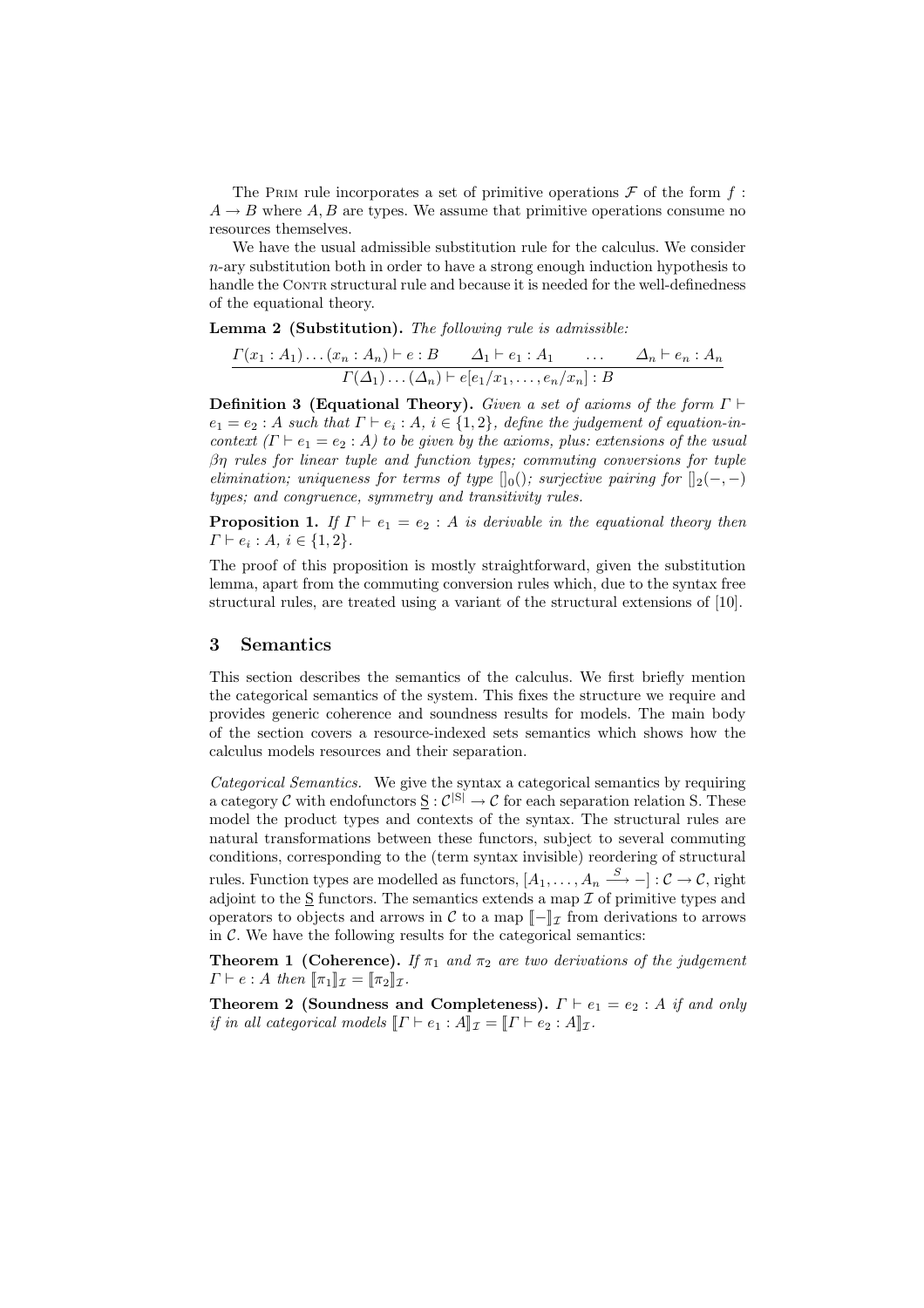Resource indexed sets. We will model the types of the system as sets indexed by a partially ordered set of "resources". A binary relation on the resources provides our semantical interpretation of separation.

We start with a partially ordered set R that has finite joins  $r_1 \vee \ldots \vee r_n$ . The ordering represents the inclusion of small resources inside larger ones, and joins represent the combination of resources. To model separation we require a relation  $-\#− ⊆ R \times R$  with the following properties:

- 1.  $r_1 \# r_2$  iff  $r_2 \# r_1$ ;
- 2. If  $r_1 \# r_2$  and  $r'_1 \sqsubseteq r_1$  and  $r'_2 \sqsubseteq r_2$  then  $r'_1 \# r'_2$ ;
- 3.  $r\#(r_1 \vee \ldots \vee r_n)$  iff  $r\#r_1, \ldots, r\#r_n$ .

Intuitively these properties are those of separation: separation is symmetric; if two resources are separate and we have two other resources contained in them then the two smaller resources are separate; and if a collection of resources is separate from a resource then they are all separate individually.

Types are modelled as functors from  $R$  to  $Set$ , the category of sets and functions. Terms are modelled as natural transformations between these functors. The constructions for tuple and function types are instances of Day's general construction for monoidal closed structures in functor categories [4].

Tuple and contexts  $S(A_1, \ldots, A_n)$  are modelled by the sets, at resource r:

$$
\{(a_1, \ldots, a_n) \in A_1 r \times \ldots \times A_n r : \n\exists r_1 \sqsubseteq r, \ldots, r_n \sqsubseteq r, a'_1 \in A_1 r_1, \ldots, a'_n \in A_n r_n \text{ s.t.} \n\forall i. a_i = A_i (r_i \sqsubseteq r) a'_i \text{ and } \forall i, j. iSj \Rightarrow r_i \# r_j \}
$$

An element of a tuple is a tuple of elements  $(a_1, \ldots, a_n)$ ; each one represents a value in its own resource  $r_i$ , projected forward into the containing resource  $r$ . The resources for each of the elements must be related as dictated by the separation relation. For natural transformations modelling terms  $f_1, \ldots, f_n$ ,  $S(f_1, \ldots, f_n)$ is defined pointwise in the evident way.

The function types  $A_1, \ldots, A_n \stackrel{S}{\longrightarrow} B$  are modelled at resource  $r_0$  as the family of functions:

$$
\Pi_{(r_1,\ldots,r_n)\in R}.\mathcal{A}_1r_1\times\ldots\times\mathcal{A}_nr_n\Rightarrow B(r_0\vee r_1\vee\ldots\vee r_n)
$$

where  $R = \{(r_1, \ldots, r_n) \in R : \forall i, j \in \mathbb{R} \} \Rightarrow r_i \# r_j \}$  and  $\Rightarrow$  is the set-theoretic function space. The resource  $r_0$  represents the resources that the function itself occupies. Given resources  $r_1, \ldots, r_n$  for the argument positions that satisfy the separation relation we get a function from arguments at these resources to the result using the combined resources of the function and all its arguments. This matches the justification of the typing rule using the contexts to represent the resources and their relationships.

**Theorem 3.** The above definitions on the category  $[R, Set]$  for tuple and function types, together with the evident natural transformations for the structural rules, give a sound class of models for  $\lambda_{\text{sep}}$ .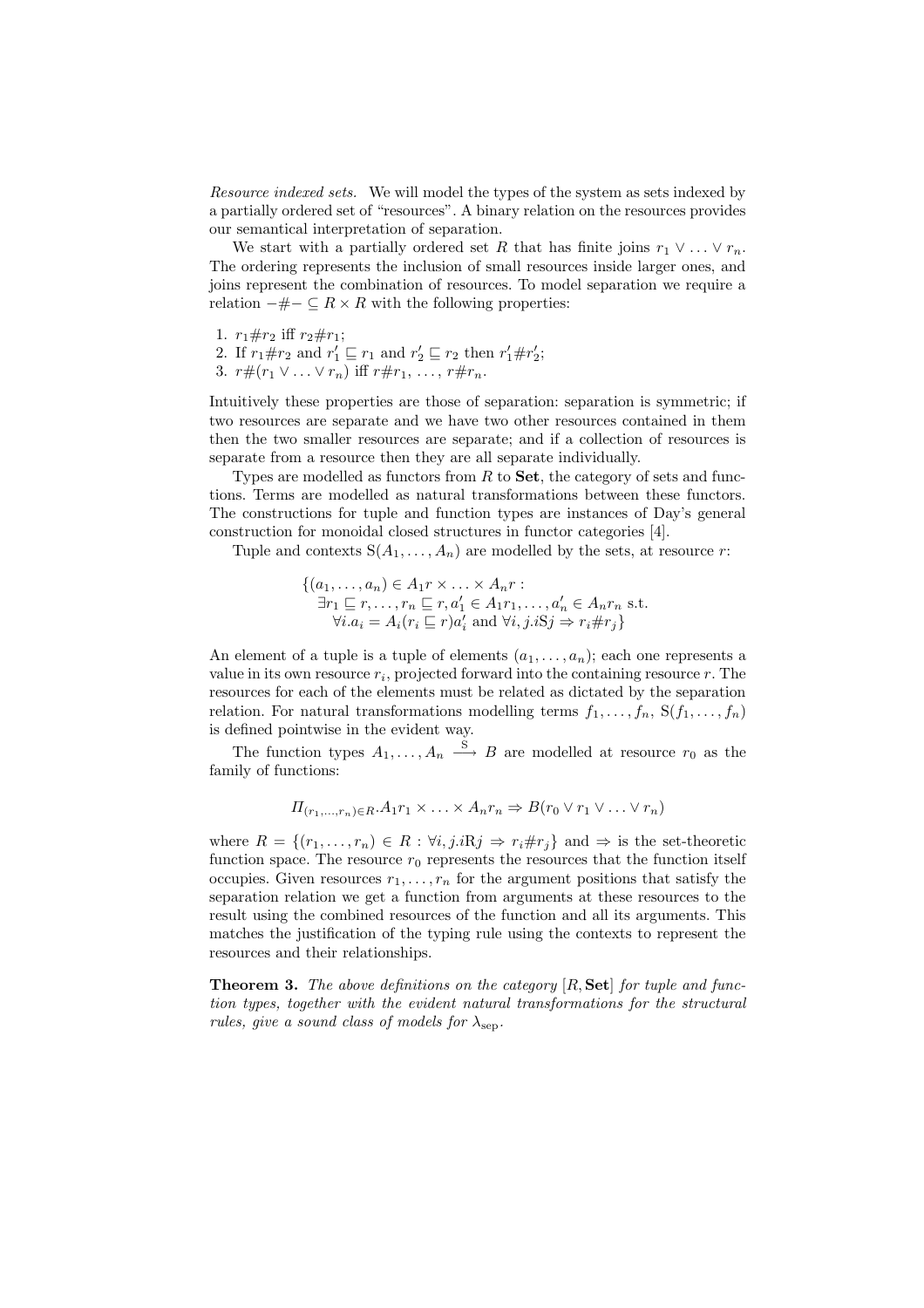Memory Regions. Our main example of the above construction is given by memory regions. Starting from some set of memory locations  $L$ , we take our set of resources to be the powerset of  $L$  and inclusion as the order. The relation is then defined as  $r_1 \# r_2 \Leftrightarrow r_1 \cap r_2 = \emptyset$ . Hence, two regions of memory are separate if they do not share any memory locations. It is easy to see that this relation obeys the required properties, and so  $[\mathcal{P}(L), \mathbf{Set}]$  is a model of  $\lambda_{\text{sep}}$ .

Representing Resources. This semantics suggests a useful way to extend the calculus via a simple application of the Yoneda embedding [8]. The Yoneda embedding allows us to represent resources  $r \in R$  directly in the calculus as types  $Y_r$ . Separation with a value of type  $Y_r$  indicates separation from the fixed resource r. Following Yoneda we define:

$$
Y_r(r') = \begin{cases} \{*\} \text{ if } r \sqsubseteq r' \\ \emptyset \quad \text{otherwise} \end{cases}
$$

Thus  $Y_r$  is the empty type at resources inadequate for r and the singleton type at resources containing  $r$ .

Following on from the memory regions example, consider an example where we have a region  $k$  representing kernel memory in an operating system. Calls from the operating system kernel to user programs must not pass references to kernel memory, since it is inaccessible to user programs. This constraint may be typed as follows:

$$
\mathtt{callUserProgram}: [1#2](Y_k, Message) \rightarrow Result
$$

The representation of named resources in the calculus has a precedent in the nominals of hybrid logic. See, e.g. [1].

#### 4 Non-symmetric Relations

A potentially useful variation of  $\lambda_{\rm sep}$  is to allow non-symmetric relations in place of the separation relations. We can then model such constraints as allowable information flow or temporal ordering. We outline the changes required to the calculus and its semantics after a short example.

Take the base types to be *Src*, *Sink* and *Integer*, with primitive operations:

$$
\mathtt{read} : {Src} \rightarrow [[(Src, Integer) \qquad \mathtt{write} : [1 \triangleright 2] (Integer, Sink) \rightarrow Sink
$$

Thus, read takes a *Src* element and returns the next integer in that source, with the new state of the source; write takes a  $Sink$  and an integer, with the guarantee that the information in the integer may flow to the sink and returns the new state of the sink. We write the relations with  $\triangleright$  s to indicate the lack of symmetry. A simple example judgement is:

$$
\Gamma \vdash \mathrm{let} \; [[a', i) = \texttt{read}(a) \; \mathrm{in} \; [[a', \texttt{write}[1 \triangleright 2](i, x)) : [[(Src, Sink)]
$$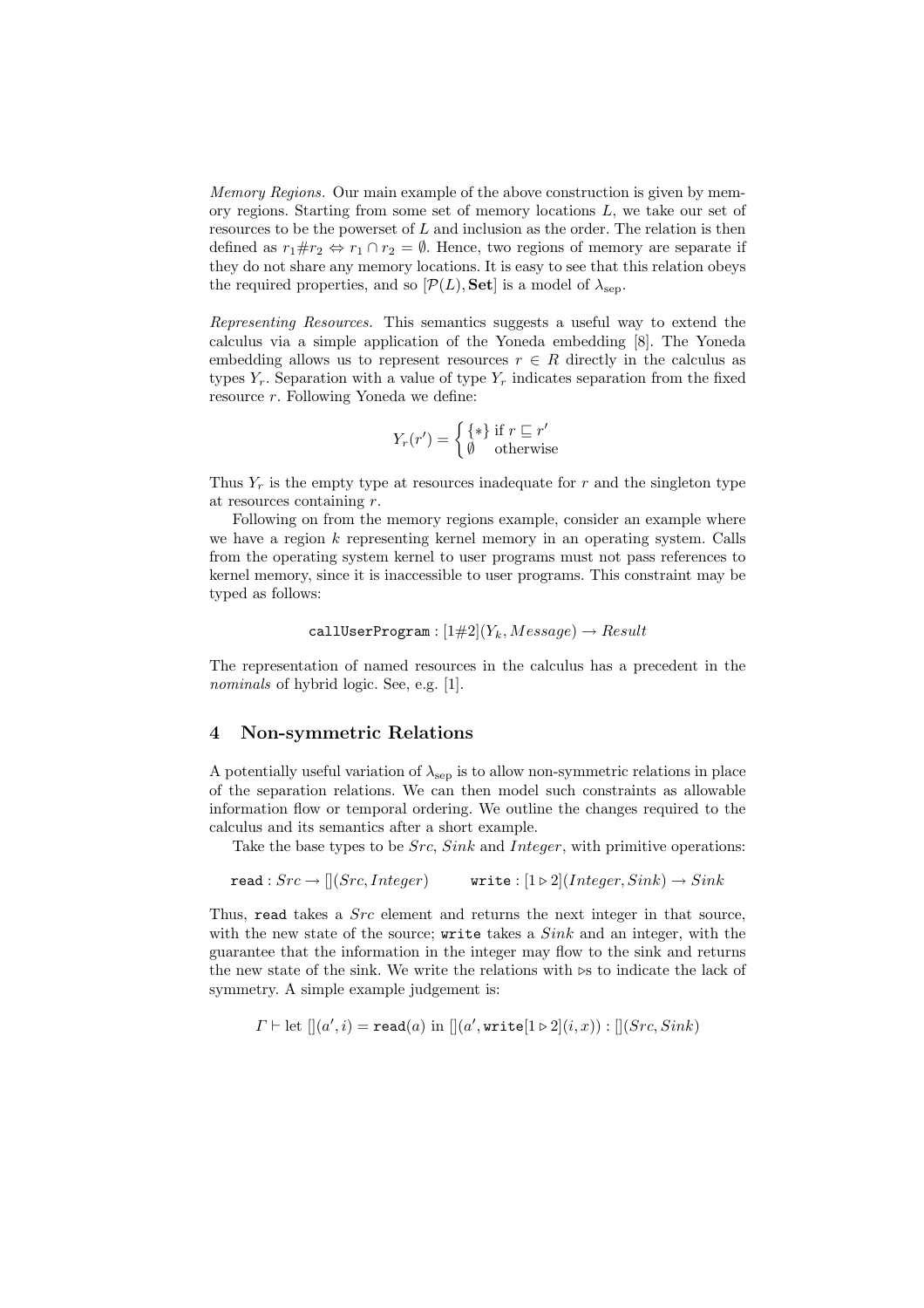This types under  $\Gamma = [1 \triangleright 2](a : Src, x : Sink)$ , but not  $\Gamma = [(a : Src, x : Sink)]$ since the typing of write requires information to be able to flow from (the source of) the integer to the sink.

By manipulating the typing context we may set up networks of allowable information flow between sources and sinks. For example, programs that satisfy the typing judgement cannot pass data from a source to a sink that is not explicitly allowed by the context. This context sets up a network that allows information to flow from  $a$  to  $x$  and  $b$  to  $x$  and  $y$ , but nothing else:

$$
[1 \triangleright 3, 2 \triangleright 3, 2 \triangleright 4] (a: {Src, b: Src, x: Sink, y: Sink}) \vdash e: [[(Src, Src, Sink, Sink)]
$$

Note that this network is not expressible using binary constraints since it takes the shape not expressible in series-parallel graphs (Fact 1).

The relaxation to non-symmetric constraints has almost no effect on the typing rules. However, our suggested applications of non-symmetric relations indicate an additional structural transition for the calculus; transitive closure of relations  $(TC(S))$  is the transitive closure of S):

$$
TCLOSURE \t | S \Rightarrow TC(S) \t | \t \phi(e) = e
$$

The resource indexed semantics is easily extended to the non-symmetric case by dropping the requirement of symmetry on the relation  $#$  between resources and adding a requirement of transitive closure.

An instance of the resource indexed sets semantics may be constructed as follows. Take a set  $Id$  of "identities" – people's names for instance – with a binary relation  $\triangleright \subseteq Id \times Id$ , denoting which people are allowed to talk to other people. This relation should be transitively closed. Extend the relation  $\triangleright$  to sets of identities by  $I \triangleright I'$  iff  $\forall (i, i') \in I \times I'.(i \triangleright i')$ . Now take  $\mathcal{P}(Id)$  as the set of "resources" with this relation and union as the combining operation. By a variation of the above theorem,  $[\mathcal{P}(Id), \mathbf{Set}]$  has the correct structure to model the calculus with non-symmetric relations and transitive closure.

To take this example further we wish to compare the effectiveness of this extension with type systems designed for secure information flow such as [17]. In particular, we have not considered the effect of control flow on the information flow; a large factor in type systems for security.

#### 5 Conclusions

We have presented the calculus  $\lambda_{\rm sep}$  and shown how the separation relations in the syntax may be interpreted as separation constraints on the resources used by values. We have shown how the calculus may be extended to deal with nonsymmetric relations between values and how it can model properties such as allowable information flow.

The idea of augmenting contexts with a relation on the members has also been used in Retoré's Pomset Logic [14], an extension of linear logic. Pomset (Partially Ordered Multiset) logic extends linear logic by adding a "before" connective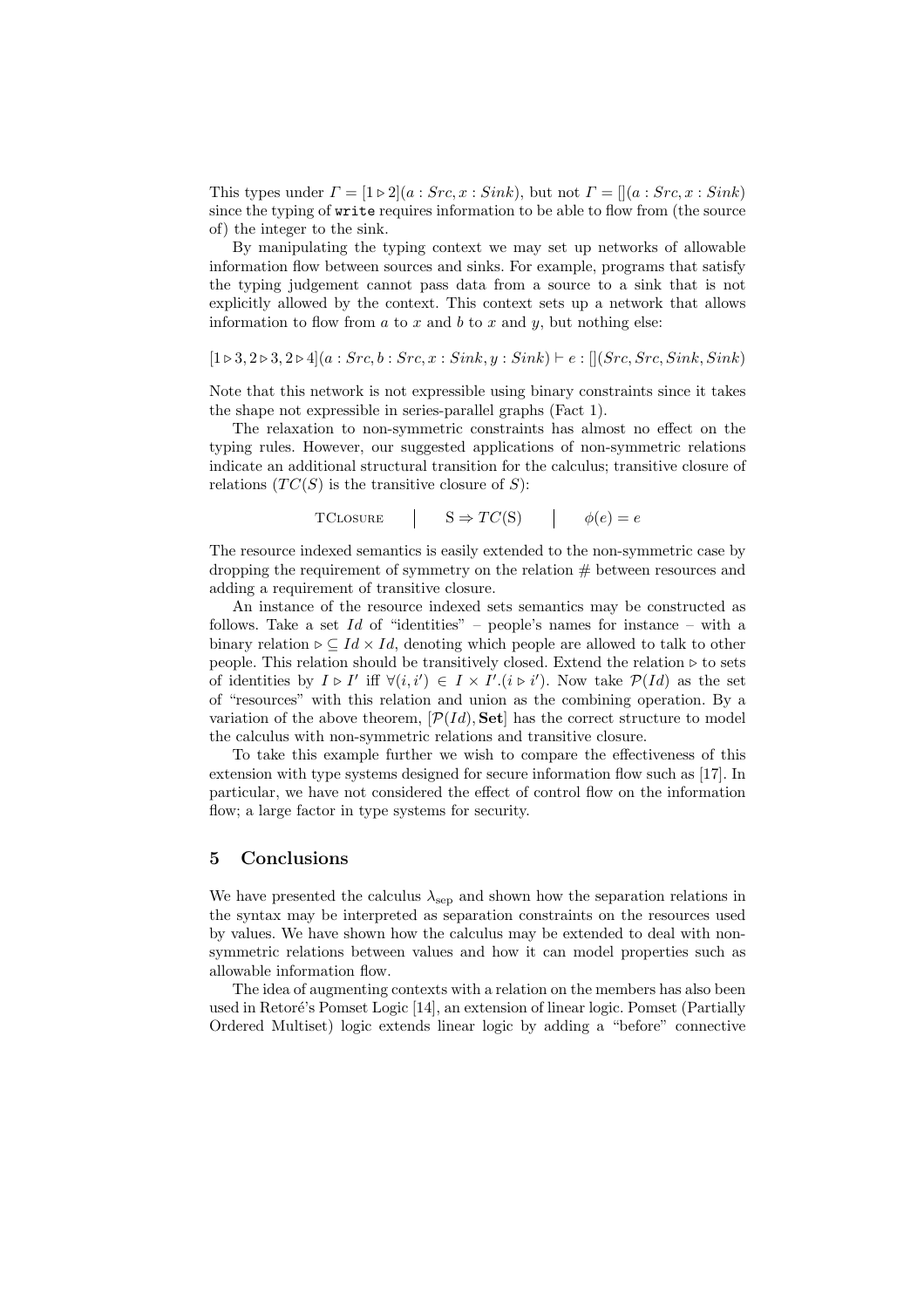$A < B$ , such that  $A \otimes B \vdash A < B \vdash A \varphi B$ . This is interpreted, via proof nets, as being possible uni-directional communication, with ⊗ as no communication and  $\wp$  as possible bi-directional commmunication. Retoré gives a coherence space semantics and a sequent calculus, but does not define  $n$ -ary tuple or implication formulae, nor does he consider nesting as a way of managing contexts. We believe that Retoré's coherence space semantics also works for a cut down variant of  $\lambda_{\rm sen}$ with non-symmetric relations, but without contraction, weakening or function types. The "before" connective has also been considered by Reddy [13], da S. Corrêa, Haeusler and de Paiva [3] as a way of modelling temporal ordering in languages with state. da S. Corrêa et. al. also describe a semantics based on Dialectica Categories.

Reynolds' Syntactic Control of Interference (SCI) [15, 16], a variant of Idealized Algol, also controls the aliasing of values in the system by disallowing contraction, except in the case of passive variables that do not update shared storage. O'Hearn [9] describes a form of SCI based on the  $\alpha\lambda$ -calculus.

We plan further work with this calculus and its semantics to answer some questions we have not yet been able to solve and to attempt to extend and apply this calculus in other areas. The first question is that of completeness for the resource-indexed sets semantics. It is easy to generalise the semantics to use a category of resources, and attempt to build such a category from the syntax. The primary problem is that there does not seem to be an obvious way to build the relation  $-\# -$  from the syntax. The second question is that of conservativity over the  $\alpha\lambda$ -calculus; we conjecture this to be true, but have not yet found a proof.

We are also investigating several extensions of  $\lambda_{\text{sep}}$ . Following SCI's passive types, we want to extend the calculus with resource-insensitive types. That is, types whose values do not occupy any resources and so separation constraints involving them have no meaning and can be added and removed arbitrarily.

We expect that the nested context structure of  $\lambda_{\text{sep}}$  will be useful for adapting the calculus to other uses. Having separation relations rather than binary context formers means that we maintain a linear ordering on the context where the  $\alpha\lambda$ calculus would have to reorder context members to express some separation configurations. This means that the system should easily combine with ordered type systems for memory layout such as that of Petersen *et. al.* [11].

Lastly, we mention that the initial motivation for this calculus was to devise a higher-order version of the in-place update type system of Hofmann [5]. We have deviated from this goal in that it is not possible to directly express the separation of an object from *everything*, which is required to support in-place update. However, we note that one can express this using  $\lambda_{\text{sep}}$  using continuation passing style:

cons :  $[1\#2, 1\#3, 2\#3, 3\#4](A, List(A), \Diamond, List(A) \rightarrow R) \rightarrow R$ 

where  $\Diamond$ s represent memory locations.

Acknowledgements I would like to thank David Aspinall and Michal Konečný for helpful discussions on the work presented here.